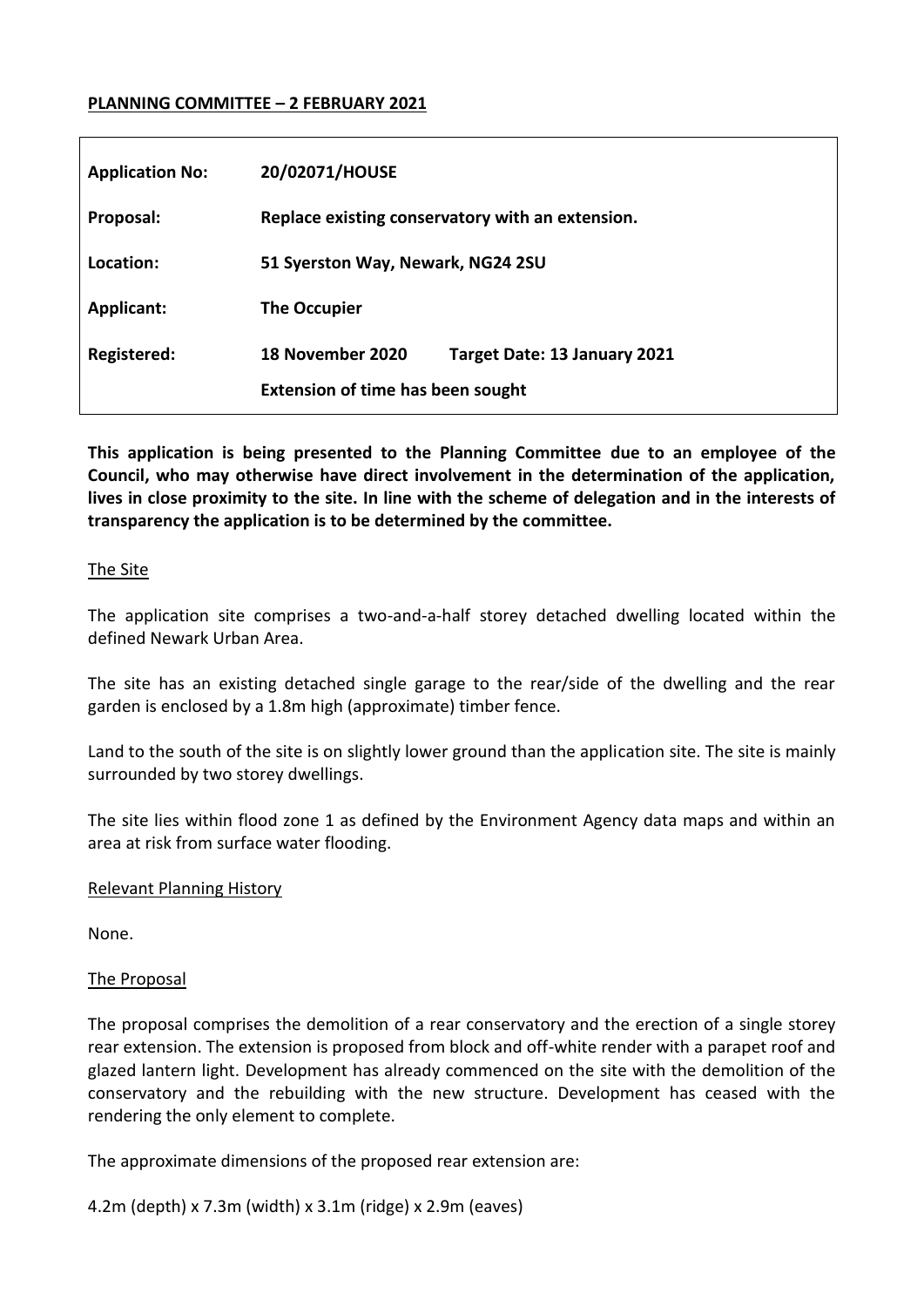## List of plans/documents considered

Site location plan; Proposed elevations; Proposed block plan; Existing elevations.

### Departure/Public Advertisement Procedure

6 neighbouring occupiers have been consulted on the application.

Planning Policy Framework

## **Development Plan**

*Newark and Sherwood Amended Core Strategy DPD (March 2019) (ACS)* Core Policy 9 Sustainable Design

# *NSDC Allocations and Development Management DPD (July 2013) (ADMDPD)* DM5 Design DM6 – Householder Development DM12 Presumption in Favour of Sustainable Development

## **Other Material Considerations**

National Planning Policy Framework (NPPF) 2019 Planning Practice Guidance (PPG) 2014 Householder Development SPD 2014

#### Consultations

## **Newark Town Council –** No objection.

One objection has been received from a neighbour making the following representations:

- *Overbearing and dominating impact;*
- *Plans not to scale;*
- *Parapet roof design is out of keeping;*
- *Plans do not show the roof light or flue;*
- *Plans do not show how the rear elevation of the dwelling is to be finished;*
- *Plans do not show the relationship to the adjacent properties;*
- *Inappropriate fenestration in terms of privacy;*
- *The rendering would increase the prominence and is out of keeping with the host property and those in the immediate vicinity;*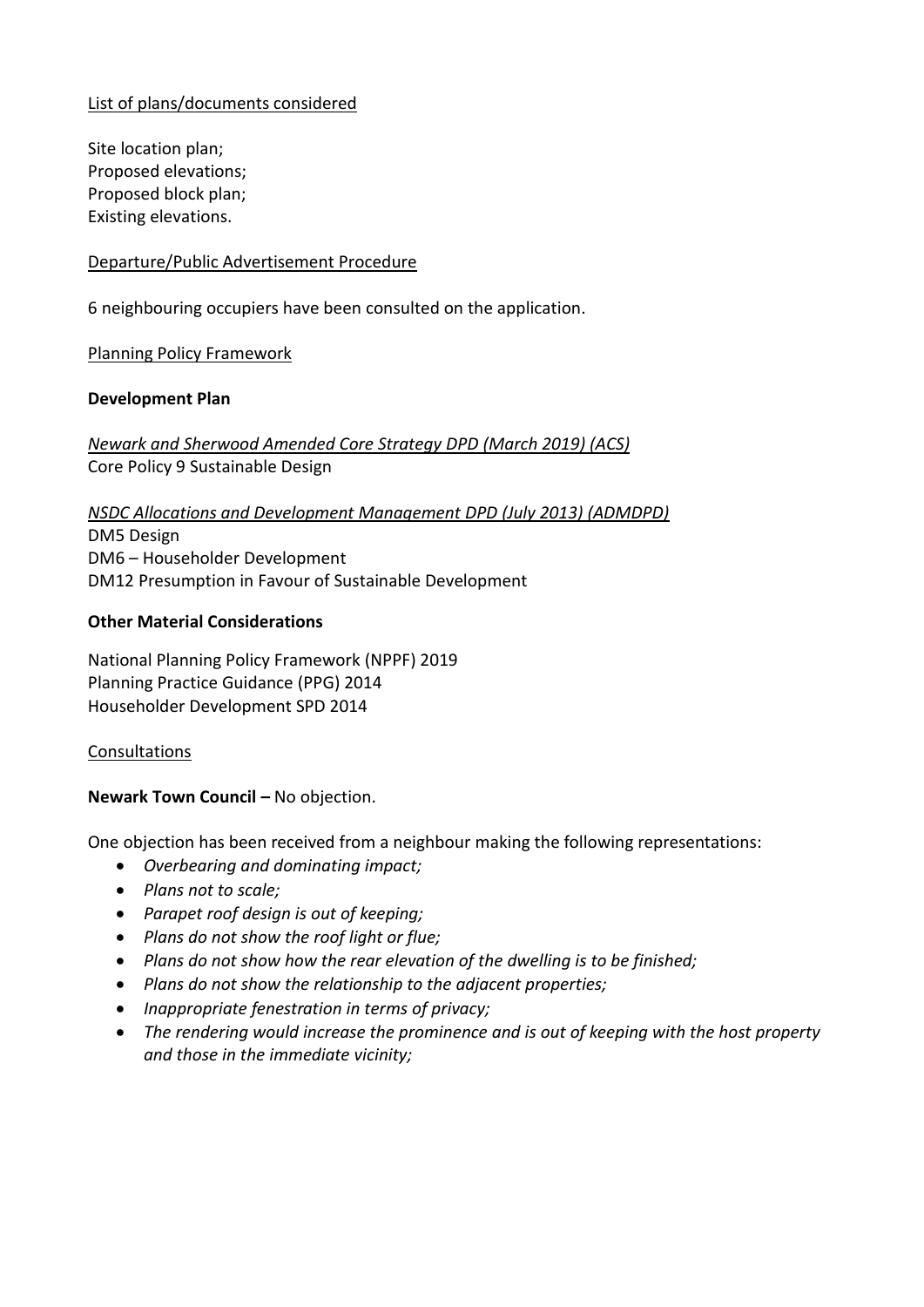## Comments of the Business Manager

## *Principle of Development*

The starting point for development management decision making is S.38(6) of the Planning and Compulsory Purchase Act 2004, which states that determination of planning applications must be made in accordance with the development plan unless material considerations indicate otherwise.

The National Planning Policy Framework promotes the principle of a presumption in favour of sustainable development and recognises that it is a duty under the Planning Acts for planning applications to be determined in accordance with the Development Plan. Where proposals accord with the Development Plan they will be approved without delay unless material considerations indicate otherwise. The NPPF also refers to the presumption in favour of sustainable development being at the heart of the NPPF and is confirmed at the development plan level under Policy DM12 of the Allocations and Development Management DPD.

The proposal constitutes an extension to a domestic property which are generally accepted in principle subject to an assessment of numerous criteria outlined in Policy DM6 of the DPD. These criteria include the provision that the proposal should respect the character of the surrounding area including its local distinctiveness and have no adverse impact upon the amenities of neighbouring properties from loss of privacy, light and overbearing impacts.

## *Design and character impact*

Policy DM6 of the ADMDPD states planning permission will be granted providing the proposal *"respects the character of the surrounding area including its local distinctiveness and the proposal respects the design, materials and detailing of the host dwelling."*

Policy DM5 of the ADMDPD states that the character and distinctiveness of the District should be reflected in the scale, form, mass, layout, design, materials and detailing of the development.

A key consideration in this application is the scale and massing of the proposed extension and its visual impact on the character and appearance of the surrounding area.

The proposal due to the subservient scale and its siting it would have limited impact upon the character of the surrounding area. It would not result in a dominating feature to the detriment of the character of the street-scene.

Policy DM6 of the ADMDPD does state that the alteration of a dwelling should respect the dwelling with the chosen design, materials and detailing. This proposal is unmistakably a white rendered flat roofed extension which does not replicate the character and detailing of the main dwelling. Nonetheless, the LPA must balance up the impact of the extension with the public benefit in mind. The dwelling is a modern red brick dwelling and whilst the proposal would be seen within the gardens of surrounding properties, the proposal is not publically visible within the wider public realm.

The proposal does not fully accord with policy DM6 of the ADMDPD due to the design and use of materials. However many such extensions can be erected without the need for planning permission so there are other examples of flat roof single storey extensions to dwellings that aren't necessarily harmful. The applicant has stated that they intend to use an off-white render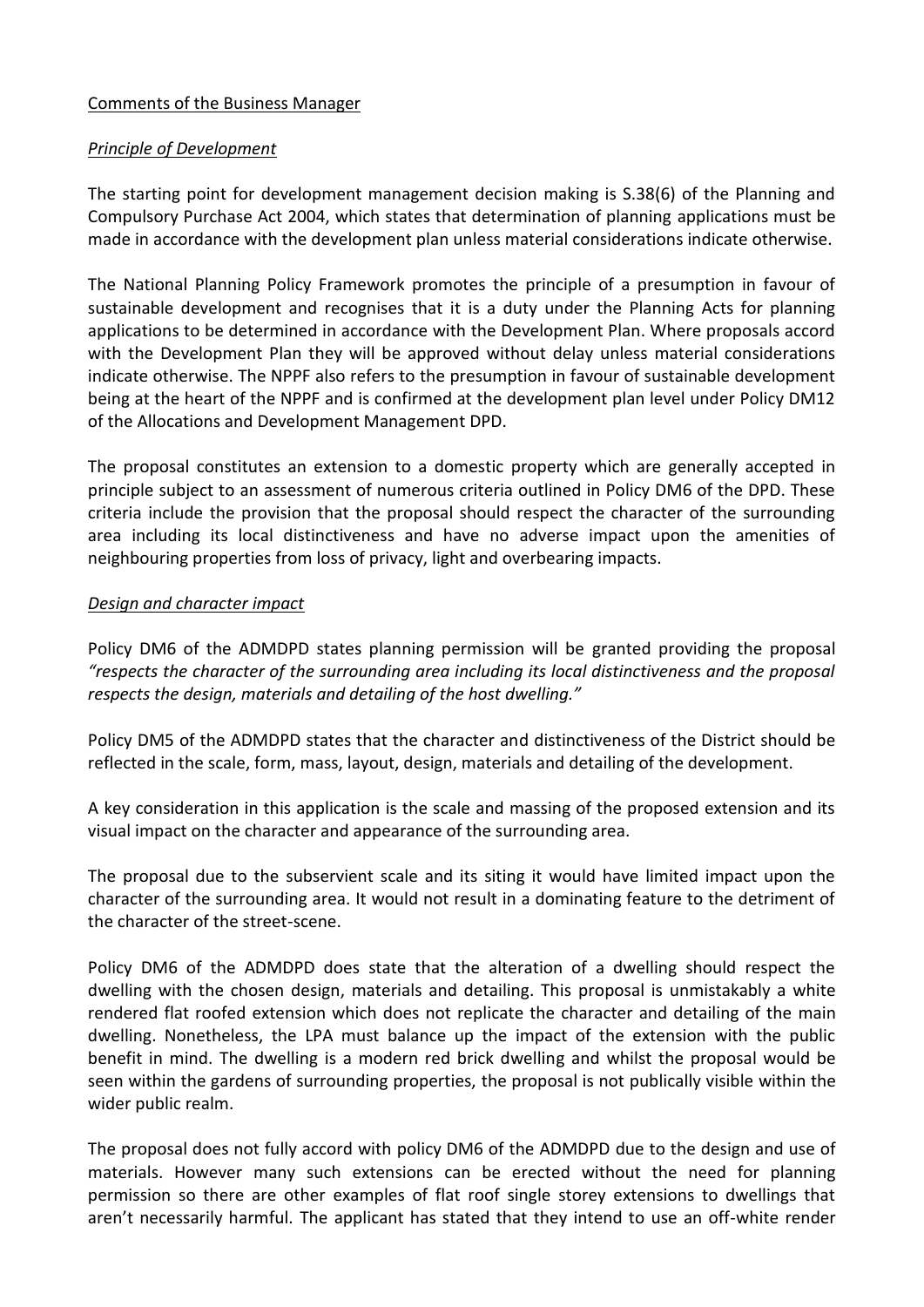which whilst it does not feature as a material to the main dwelling, it is a characteristic within the area on other dwellings so is not alien to the wider area. Whilst the proposed off-white render doesn't match the brick of the dwelling, I a liken this to other forms of extensions such as white upvc conservatories which often can still appear visually acceptable despite their obvious differences. All of the issues have to be balanced against the public impact and the likelihood of the Council being successful if it went to appeal. In my view, despite the contrast of design and materials from the host dwelling, due to its limited visibility within the public realm I feel it would be difficult to argue the impact is so harmful that it should be refused.

The proposal is therefore just acceptable and would comply with Policies DM5 and DM6 of the Allocations and Development Management DPD as well as the Council's Householder Development SPD.

## *Neighbour amenity*

Policy DM6 of the DPD states planning permission will be granted for the erection of an extension provided it would not adversely affect the amenities of the adjoining premises, in terms of loss of privacy, light and overbearing impact.

The NPPF states in Paragraph 127 that developments should ensure a high standard of amenity for existing and future users.

National and local policies state it is necessary to consider the impact of amenity upon the occupiers of the neighbouring properties from overbearing, loss of light and privacy.

Concern has been raised from a resident with regard to the scale, use of materials and proximity of the extension to the neighbour and thus the impact of it causing an overbearing impact. The application property is sited on land slightly higher than that at no. 55 which is immediately south of the site. However the scale of the extension being only single storey coupled with the juxtaposition and proximity is such that it is not considered to result in harm from overbearing or loss of light impacts.

The proposal does feature windows within the rear elevation. However as the structure is at ground floor only, and even with the level changes between the neighbouring properties, these are not considered to result in harm to neighbouring amenity through loss of privacy. In addition the previous conservatory structure featured a fully glazed roof and a glazed rear elevation which this proposal has similarities to thus ensuring the proposal would result in no further harm to neighbour amenity than the former structure.

It is concluded that the proposal as a whole is acceptable from a neighbour amenity perspective and would not result in detrimental impacts from overbearing, loss of light or privacy impacts to neighbouring occupiers and complies with Policies DM5 and DM6 of the Allocations and Development Management DPD, the NPPF and the Householder Development SPD which are material planning considerations.

#### *Flooding/surface water run-off*

The site is located within flood zone 1 (low risk) and an area at risk from surface water flooding. The site is already hard surfaced due to the siting of the previous extension therefore there would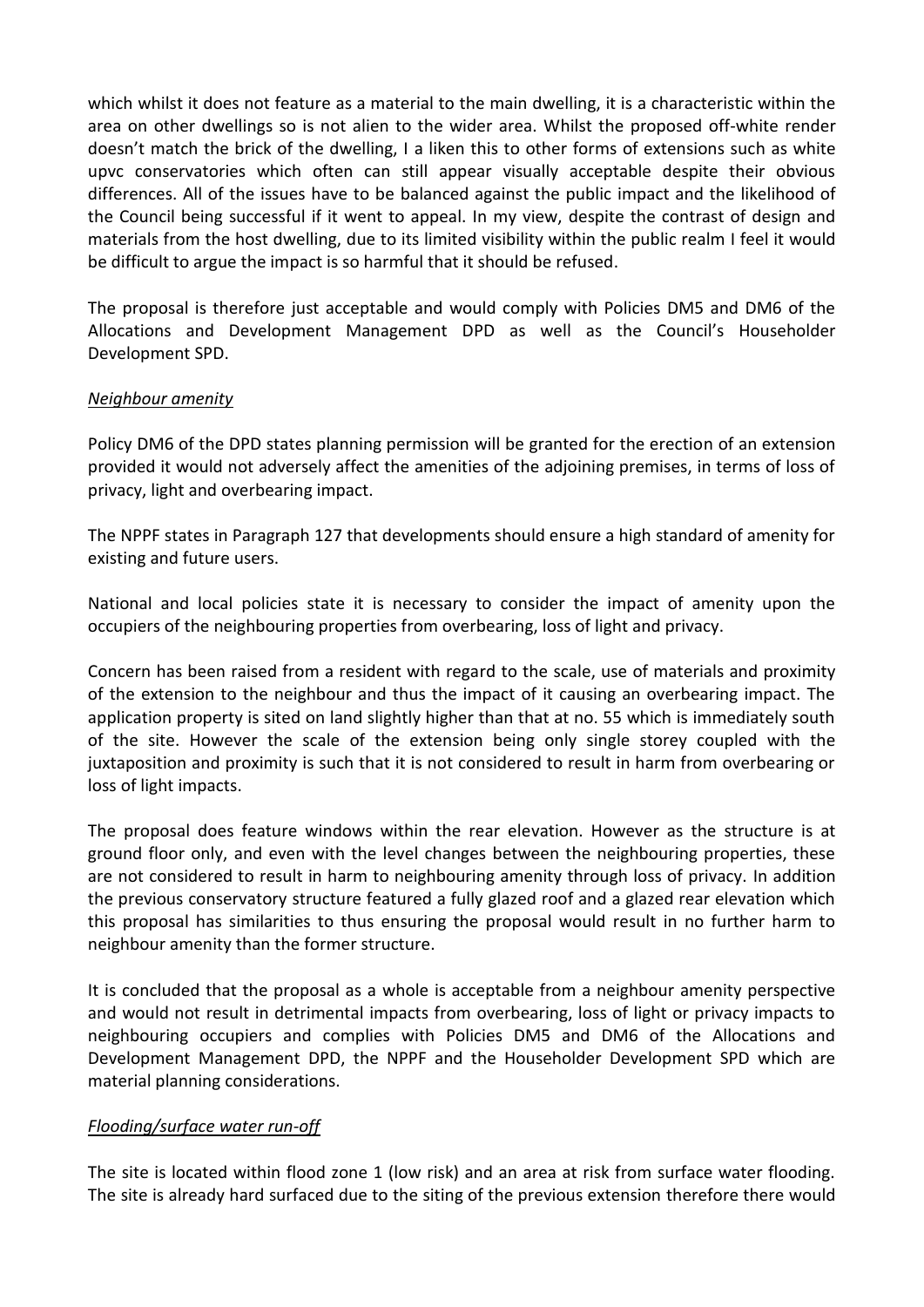be no greater uptake of existing porous surfacing. The site contains other areas of porous surfacing which is considered would be sufficient.

## *Conclusion*

All material planning considerations have been taken in to account as set out above and appropriate weight has been given to each issue and it is concluded that the application satisfies matters relating to design and neighbour amenity. Whilst the concerns of the resident have been noted and given due consideration, the scale, design and massing of the extension are considered acceptable and would not result in undue harm to the surrounding area and are considered acceptable.

Therefore, in taking account of all the material considerations of this case, a recommendation of approval to Members is proposed.

#### **RECOMMENDATION**

**That planning permission is approved subject to the following conditions:** 

01

The development hereby permitted shall be completed in complete accordance with approved proposed unnumbered plans;

Site location plan; Proposed elevations; Proposed block plan;

Reason: So as to define this permission.

 $02$ 

The colour of the render to be used on the surfaces of the development hereby permitted shall match those stated within the application form and/or on the approved drawings and shall be applied to the extension within 6 months from the date of this permission.

Reason: In the interests of visual amenity to ensure that the extension is completed within a reasonable timescale.

#### Notes to Applicant

01

The application as submitted is acceptable. In granting permission without unnecessary delay the District Planning Authority is implicitly working positively and proactively with the applicant. This is fully in accordance with Town and Country Planning (Development Management Procedure) (England) Order 2015 (as amended).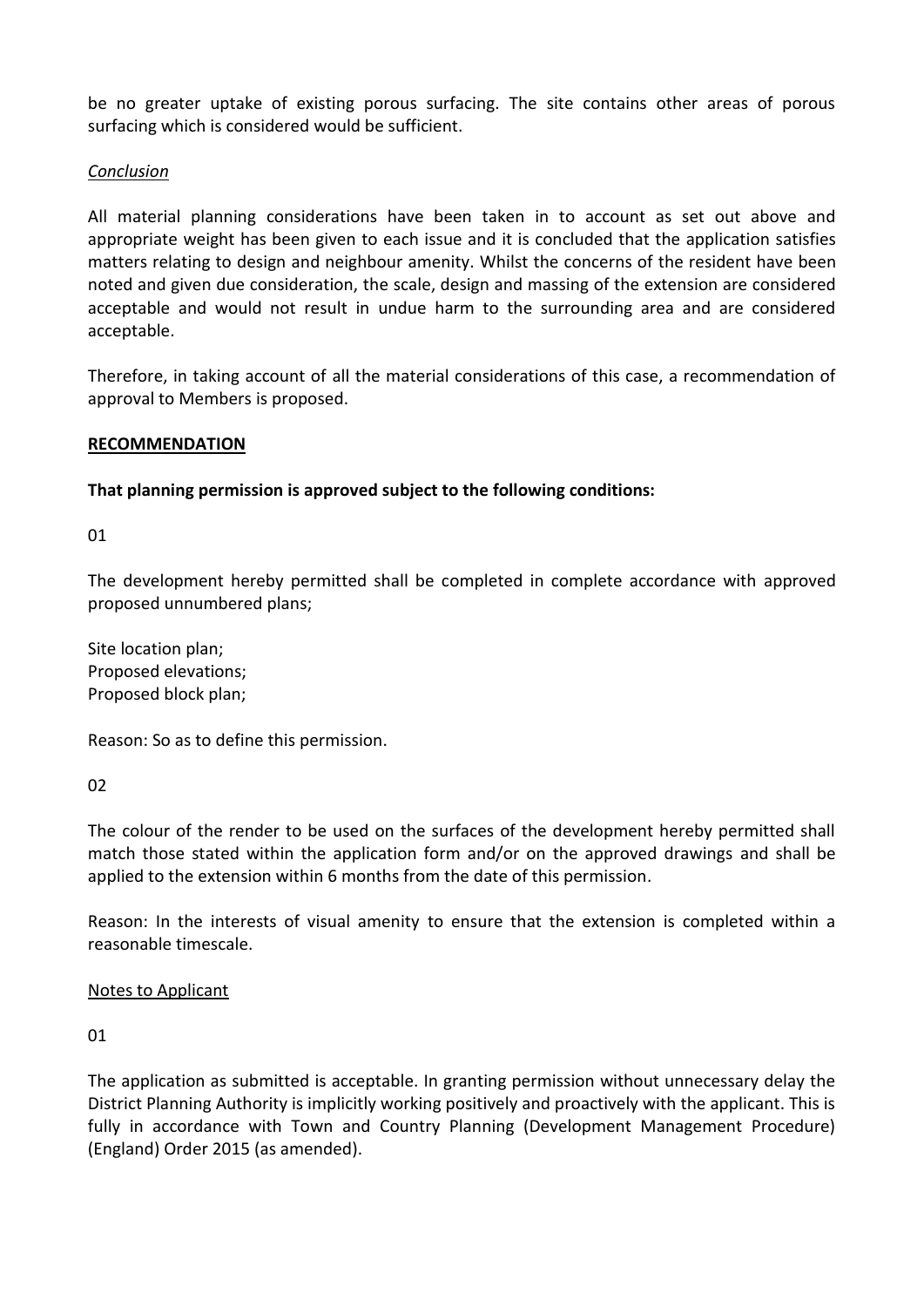The applicant is advised that all planning permissions granted on or after the 1st December 2011 may be subject to the Community Infrastructure Levy (CIL). Full details of CIL are available on the Council's website at www.newark-sherwooddc.gov.uk/cil/

The proposed development has been assessed and it is the Council's view that CIL is not payable on the development hereby approved as the gross internal area of new build is less 100 square metres.

## **BACKGROUND PAPERS**

## **Application case file.**

For further information, please contact Lynsey Preston on ext 5329.

All submission documents relating to this planning application can be found on the following website [www.newark-sherwooddc.gov.uk](http://www.newark-sherwooddc.gov.uk/)

**Lisa Hughes Business Manager – Planning Development**

02